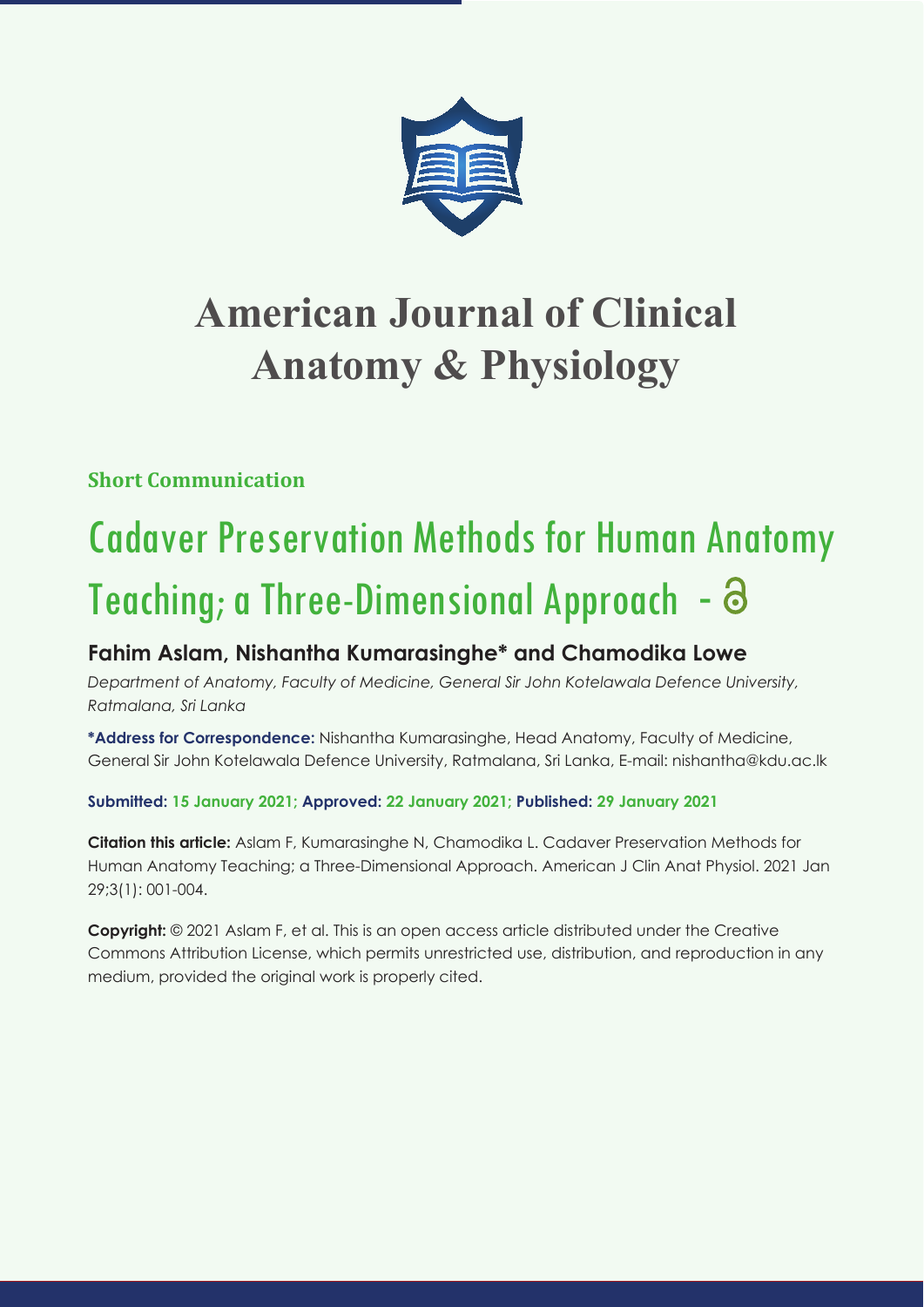a

#### **ABSTRACT**

Anatomy is the foundation of education for majority of the healthcare professionals where the cadavers have proven to be a primarychoice modern day teaching tool to understand the different structures of the human body. According to available statistics from Sri Lanka, nearly 25,000 doctors are currently residing in the country with nearly 1200 doctors graduating each year. Their human anatomy training is based on Formaldehyde has preserved cadavers which has been the desired choice in majority of the teaching institutions as it is available at a relatively lower cost though having well documented health hazards, compared to the cadavers preserved in other techniques such as ethanol-glycerin, glutaraldehyde and thiel.

Several studies conducted across the world has indicated formaldehyde can cause constant irritation to the ENT pathway and induce occupational asthma, moreover it is considered as a "probable human carcinogen" which can cause leukemia if exposed in the long run. The quality of the tissue using formaldehyde is another major concern where commonly discoloration and changes to the histological features being observed over time. This article focuses on providing insights on the effectiveness of developing 3 - dimensional approach to evaluate different preservatives.

#### **INTRODUCTION**

Human cadavers are a low health hazardous, 3D individual which is variable, morbid, mortal and non-vital. Those have a high haptic experience quality though with low availability and moderate cost [1]. Cadavers are used by anatomists as educational tools in teaching medical undergraduates either by using prosected specimens' demonstrations or by allowing them to do dissections themselves [2]. In Sri Lanka 1200 doctors are graduating annually with main contributions from the 8 medical schools in the state and one in the defense University. Majority of the universities across the world and Sri Lanka use human cadavers as the first patient for medical students in the 1st year and continue demonstration classes until they have familiarized the human body [3]. Medical education syllabus has taken innovative pedagogical methods over the years with syllabuses and context being focused towards the current world necessities being the top most priorities [4].

Preserving dead human bodies is necessary to keep it safe from harm, decomposition and destruction. From the ancient time several means of preservation from freezing and desiccation like natural means to addition of powders and immersion in chemicals like artificial means have been used in preserving the bodies. In modern world this is done through addition of chemicals known as preservatives and several preservatives are been tested to select the best that preserves the bodies best in the life like state while making the least harm for the people using the preservative or the cadaver treated with the preservative [2].

Formaldehyde fixatives have been used widely for cadaver fixation in anatomy over the years; it has known to be one of excellent fixatives that have antiseptic and preservative actions which allow preservation of the human cadaver. However, in the recent decade questions have been raised the effects on health caused by formaldehyde as it has been found to be "carcinogenic for humans" [5].

Despite the changes being made, the use of formaldehyde on human cadavers has been continuously being implemented over generations. Several scientific findings over the years have identified alternative solutions such as thiel, glutaraldehyde and ethanol-glycerin have been tested to provide an alternative solution to formalin [6-7]. Although they are costlier than formaldehyde, there are increasing putative evidence coming up that these alternative options might prevents occupational health hazards.

NCI surveys have shown that increased exposure to formaldehyde could lead to leukemia, ENT illnesses and brain cancer if exposed too much [8-9]. Indoor air quality also has been identified to be lower with the use of formaldehyde increasing the risks of respiratory tract infections such as bronchitis, asthma and long-term throat infections [10].

Thiel preservation methods have been used as alternative for formaldehyde providing better results with increased tissue efficacy, quality and elasticity [11]. The Thiel fixation introduced by Walter Thiel has been unanimously accepted across several scientific communities to be the new alternative, where the soft-fix method produces near life like cadavers for teaching and training purposes making the quality of medical education improve further [12]. The upcoming generation of doctors in Sri Lanka will be able to use real-life like state human cadavers for learning which will mentally prepare them better to handle patients in real-life from the 1st year itself.

Glutaraldehyde is another fixative which is presumed to be one of the best in retaining cell structure and safety. This can be also used for DNA studies as the DNA damage caused by glutaraldehyde is limited compared to other preservatives such as paraformaldehyde and formaldehyde [13]. Furthermore, studies conducted by the Royal School of Physicians have identified that the glycerin and glutaraldehyde solutions are capable of being used in combination with formalin to minimize the health hazards and issues caused [14].

With several studies indicating that alternatives for formaldehyde have emerged over the past two decades, researchers and medical institutions globally have experimented using various methods. However, in the context of low- and middle-income countries this has not changed due to the economic costs involved in preserving the human cadavers.

This article highlights the 3-Dimensional (3D) approach using preservatives to be adapted in future research projects to provide a cost-effective and viable solution to these institutions.

#### **FORMALDEHYDE PRESERVATION**

Use of formaldehyde in persevering human cadavers is believed to have happened first in 1899 and it is the chemical of choice now for preserving human cadavers. Formaldehyde reacts with nucleic acids, proteins and lipids by inserting methylene (-CH<sub>2</sub>-) bridges between nitrogens of adjacent nucleophiles, proteins and amines which result a fixation or tanning-type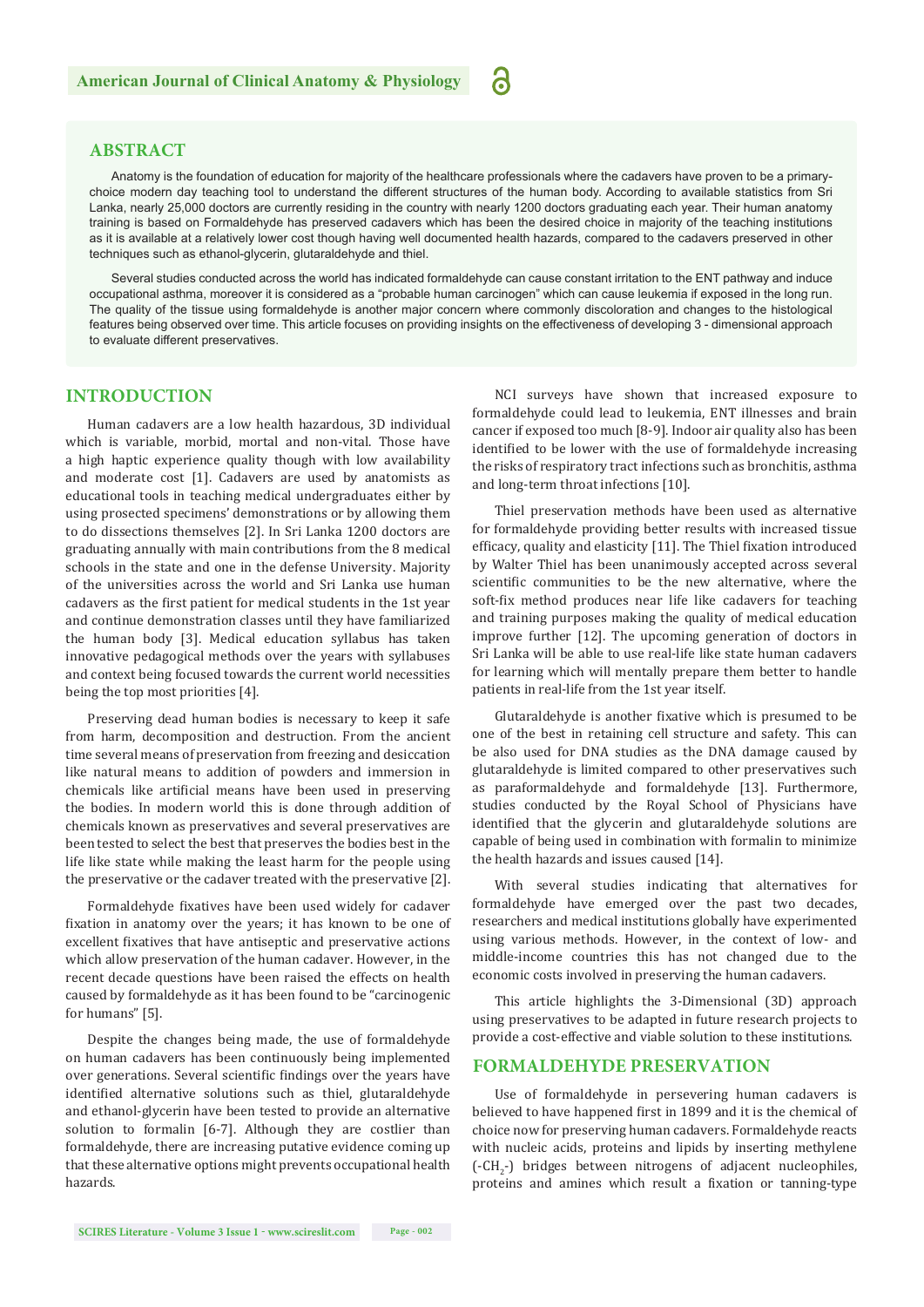#### **American Journal of Clinical Anatomy & Physiology**

action [15]. To react 100g of soluble protein completely, 4.0- 4.8g formaldehyde will be needed while the amount is even higher for non-soluble protein [16] and the average protein content in a human is 164.4g/kg. Accordingly, an 80kg cadaver will require 1.4-1.7L of 37% common formaldehyde solution or 0.52-0.63kg pure formaldehyde to react with its approximate 13.12kg proteins. Therefore, 10L of solution with 5.2-6.3% concentration of formaldehyde is injected to the cadaver. These high concentrations of formaldehyde make the cadavers harden vigorously leading to dissection difficulties while excess amounts of free formaldehyde evaporators making air pollution [17]. This condition can be overcome by adding a concentration of 0.025M sodium pyrophosphate together with or without 0.001M concentration of magnesium chloride to keep muscles pliable and joints moveable [18].

#### **THIEL'S PRESERVATION**

Thiel's method is a substitute for formaldehyde use, introduced in 1992 by Walter Thiel. With this method it has been able to preserve the corpse with natural colors for prolonged time maintaining its plasticity, flexibility and texture. This is done by a solution being injected into the vessels and then immersed in a second solution for a set period of time. In this method cadavers are stored within a sealed container and with no preservation fluid. Also, the formula of this method uses only low concentrations of formaldehyde cutting off irritating or toxic gases. Therefore, this is a convenient and efficient way of handling cadavers. Thiel's method of cadaver fixation and preservation involves 3 processes namely fixation, disinfection and preservation. The basic components of the solutions used in this method are 4-chloro-3-methylphenol, ammonium nitrate, potassium nitrate, boric acid, sodium sulfite and monoethylene glycol [19]. To preserve a cadaver of weight 80kg according to Thiel's method, 14,300ml of Solution A made with 3g of boric acid, 30ml of ethylene glycol, 20g of ammonium nitrate, 5g of potassium nitrate and 100ml of hot water plus 500ml of Solution B made with 10ml of ethylene glycol and 1ml of 4-chloro-3 methylphenol is perfused into the cadavers through the carotid or femoral artery together with 300ml of formalin and 700g of sodium sulfite. Then the cadavers are stored in an immersion solution made with  $10\%$  (v/v) (mono-) ethylene glycol, 2% (v/v) of Solution B, 3% (w/v) boric acid, 5% (w/v) potassium nitrate, 10% (v/v) ammonium nitrate, 7% (w/v) sodium sulfite and  $2\%$  (v/v) formalin for an approximate of 6 months. There after zipper polyethylene bags are used to keep the cadavers and can be used for years [20-21].

### **ETHANOL (ALCOHOL) PRESERVATION**

Ethanol is a widely used anti-infective agent and an alcoholic solvent in cadaver preservation. Additionally, it is good in washing out excessive formaldehyde. Though the action of ethanol in cadaver preservation is not exactly identified, it reversibly denatures the proteins when combined with glycerin by affecting the hydrate coat in protein tertiary structure while disrupting the hydrogen bridges [22]. Moreover, studies conducted till date have identified that 70% ethanol seems to be the ideal concentration required to preserve samples, this has less potency and chances to cause discomfort unlike the use of formaldehyde [23]. However due to the limitations and lack of data available on this method, researchers have refused to experiment cadavers with ethanol preservation method due to lack of findings published for evaluation.

#### **EFFECTIVENESS OF THE 3D APPROACH**

Most preservatives provide the protection and appearance required for the human cadaver, but none of them have been able to provide the consistency of histological findings. This is mainly due to different chemical additives present in each of the preservation techniques which emulsifies and thickens the tissues of the organs. In order to identify an effective approach, this model of 3D preservation technique can be incorporated in medical institutions. By using the three preservatives discussed, the most cost-efficient and effective preservative can be identified to provide a better presentation of the human cadavers to future stakeholders.

#### **REFERENCES**

- 1. Brenner E, Maurer H, Moriggl B. The human cadaver as an educational tool-classification and comparison with other educational tools. Annals of Anatomy. 2003 January;185:229-230. https://tinyurl.com/ y55x8lq3
- 2. Brenner E. Human body preservation old and new techniques. J Anat. 2014 Mar;224(3):316-44. doi: 10.1111/joa.12160. Epub 2014 Jan 18. PMID: 24438435; PMCID: PMC3931544.
- 3. De Silva D. How many doctors should we train for Sri Lanka? System dynamics modelling for training needs. Ceylon Med J. 2017 Dec 26;62(4):233-37. doi: 10.4038/cmj.v62i4.8573. PMID: 29393608.
- 4. Jayawickramarajah PT. Medical education in Sri Lanka: Perspective of a medical educationist. J Postgrad Inst Med. 2017 July; 4:E471-E478. https://tinyurl.com/y6y785ct
- 5. Nielsen GD, Larsen ST, Wolkoff P. Re-evaluation of the WHO (2010) formaldehyde indoor air quality guideline for cancer risk assessment. Arch Toxicol. 2017 Jan;91(1):35-61. doi: 10.1007/s00204-016-1733- 8. Epub 2016 May 21. PMID: 27209488; PMCID: PMC5225186.
- 6. Abayomi A, Odiri E. Embalmment: A veritable source of human body preservation. Anatomy Journal of Africa. 2017 June;6(2):995-999. https://tinyurl.com/y5hy2o6d
- 7. Brenner E. Human body preservation old and new techniques. J Anat. 2014 Mar;224(3):316-44. doi: 10.1111/joa.12160. Epub 2014 Jan 18. PMID: 24438435; PMCID: PMC3931544.
- 8. Rovira J, Roig N, Nadal M, Schuhmacher M, Domingo JL. Human health risks of formaldehyde indoor levels: An issue of concern. J Environ Sci Health A Tox Hazard Subst Environ Eng. 2016;51(4):357-63. doi: 10.1080/10934529.2015.1109411. Epub 2016 Jan 19. PMID: 26785855.
- 9. Marsh GM, Youk AO. Reevaluation of mortality risks from leukemia in the formaldehyde cohort study of the National Cancer Institute. Regul Toxicol Pharmacol. 2004 Oct;40(2):113-24. doi: 10.1016/j. yrtph.2004.05.012. PMID: 15450715.
- 10. Healy SE, Rai BP, Biyani CS, Eisma R, Soames RW, Nabi G. Thiel embalming method for cadaver preservation: a review of new training model for urologic skills training. Urology. 2015 Mar;85(3):499- 504. doi: 10.1016/j.urology.2014.11.009. Epub 2015 Jan 9. PMID: 25582818.
- 11. Denis-Rodríguez E, Aguirre-Gutiérrez ÁA. Thiel soft-fix method for long term preservation. Revista Mexicana de Medicina Forense y Ciencias de la Salud. 2019;3(2):91-98. https://tinyurl.com/y3krltma
- 12. Chua J, Bozue JA, Klimko CP, Shoe JL, Ruiz SI, Jensen CL, Tobery SA,